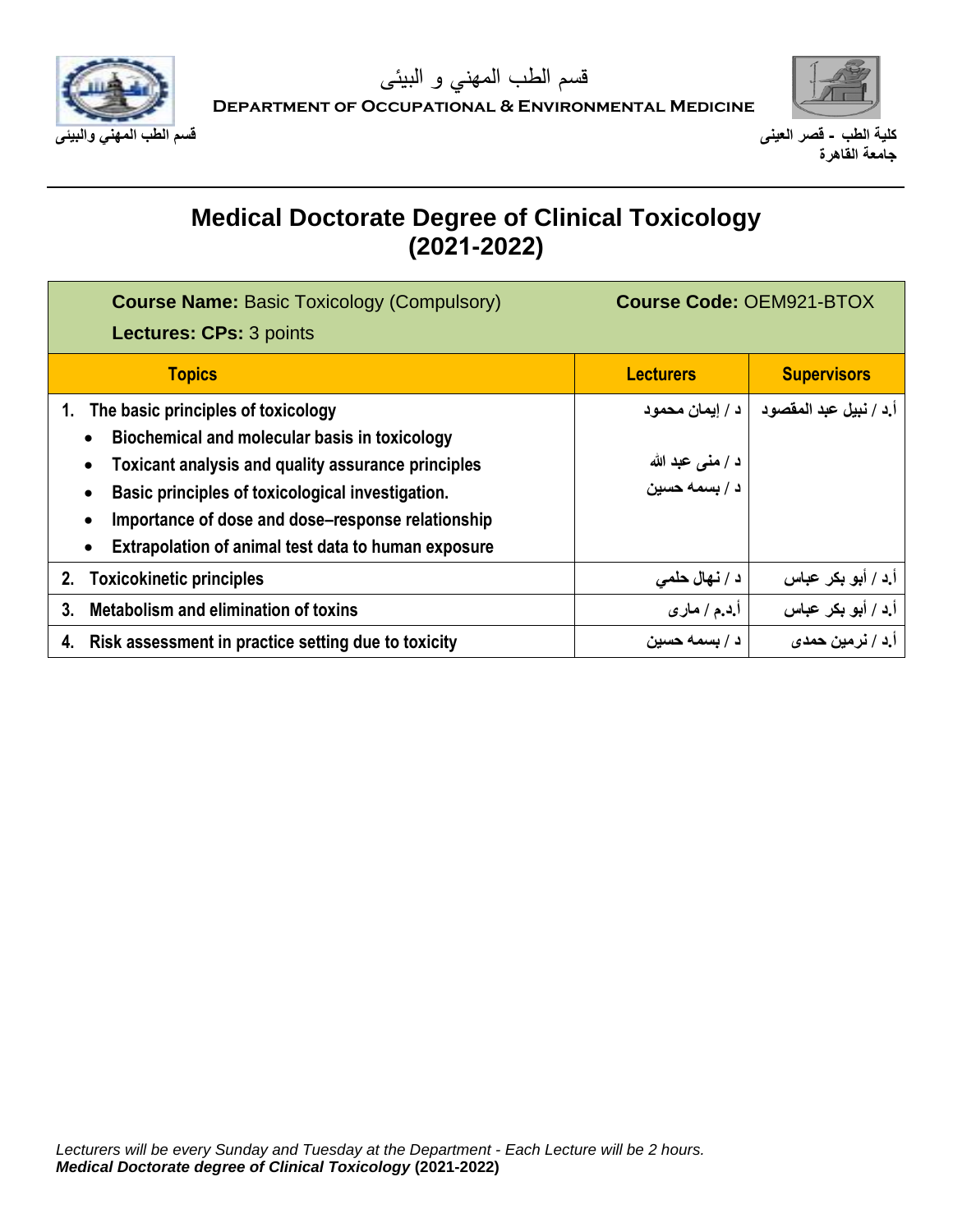



### **Medical Doctorate Degree of Clinical Toxicology (2021-2022)**

| <b>Course Name: Industrial Medicine (Compulsory)</b><br><b>Course Code: OEM921-CTOXa</b><br>Lectures: CPs: 5 points |                     |                                     |  |
|---------------------------------------------------------------------------------------------------------------------|---------------------|-------------------------------------|--|
| <b>Topics</b>                                                                                                       | <b>Lecturers</b>    | <b>Supervisors</b>                  |  |
| Pathophysiological basis of organ systems toxicity                                                                  |                     |                                     |  |
| Thermoregulatory principles<br>1.                                                                                   | د / نهال حلمي       | أ.د / محمد البتانوني                |  |
| Fluid, electrolyte, and acid-base principles<br>2.                                                                  | أ.د.م / غاده الشريف | اً.د / <b>یحی<sub>ی</sub> زکریا</b> |  |
| <b>Psychiatric principles</b><br>3.                                                                                 | د/بسمه حسين         | أ.د / محمد البتانوني                |  |
| <b>Neurologic principles</b><br>4.                                                                                  | د / نهال حلمي       | أ.د / إيناس جاب الله                |  |
| <b>Ophthalmic principles</b><br>5.                                                                                  | د / نهال حلمي       | أ.د / إيناس جاب الله                |  |
| Otolaryngologic principles<br>6.                                                                                    | د / عائشة أشرف      | أ.د / محمد البتانوني                |  |
| Dermatologic principles<br>7.                                                                                       | د / رحاب شحاته      | أ.د / محمود عمرو                    |  |
| 8. Cardiovascular and hematologic principles                                                                        | د / بسمه حسين       | أ.د / محمود عمرو                    |  |
| <b>Hepatic and renal principles</b><br>9.                                                                           | د / عائشة أشرف      | أ.د / محمود عمرو                    |  |
| 10. Reproductive and perinatal principles                                                                           | د / بسمه حسين       | أ.د / حسين ظايط                     |  |
|                                                                                                                     |                     | أ.د / داليا إسماعيل                 |  |
| 11. Principles of radiation toxicology                                                                              | د / عائشة أشرف      | أ.د / حسين ظايط                     |  |
| 12. Endocrinal disruption                                                                                           | د / غادة الشريف     | أ.د / محمد البتانوني                |  |
| <b>Toxic Properties and Effects of Organic Solvents</b>                                                             |                     |                                     |  |
| 13. Toxic properties of aliphatic and aromatic nitro compounds                                                      | د / منى عبد الله    | أ.د / داليا إسماعيل                 |  |
|                                                                                                                     |                     | أ.د / منال حسن                      |  |
| 14. Toxic properties of nitrogen-substituted solvents                                                               | د / منبي عبد الله   | أ.د / منال حسن                      |  |
| 15. Toxic properties of nitriles (alkyl cyanides)                                                                   | د / منى عبد الله    | أ.د / منال حسن                      |  |
| 16. Toxic properties of sulfur-substituted solvents                                                                 | د / منى عبد الله    | أ د / منال حسن                      |  |
| 17. Simple asphyxiants and pulmonary irritants                                                                      | أ.د.م / غاده الشريف | أ د / حسين ظايط                     |  |
|                                                                                                                     |                     | أ.د / يحي <i>ى</i> زكريا            |  |
| 18. Carbon monoxide                                                                                                 | د / إيمان محمود     | أ.د يحيى زكريا                      |  |

*Lecturers will be every Sunday and Tuesday at the Department - Each Lecture will be 2 hours. Medical Doctorate degree of Clinical Toxicology* **(2021-2022)**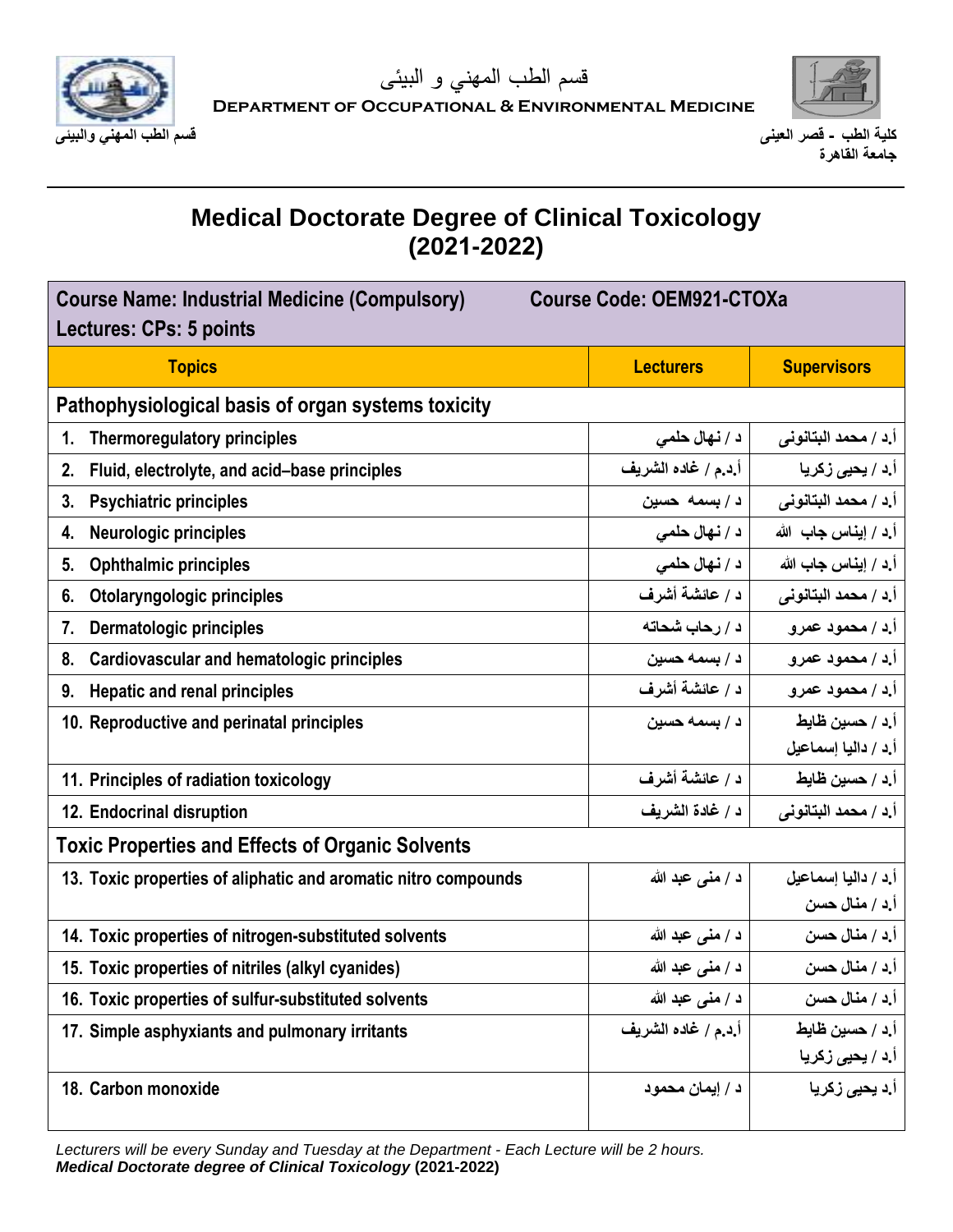



| <b>Course Code: OEM921-CTOXa</b><br><b>Course Name: Industrial Medicine (Compulsory)</b><br>Lectures: CPs: 5 points                                          |                  |                                              |
|--------------------------------------------------------------------------------------------------------------------------------------------------------------|------------------|----------------------------------------------|
| <b>Topics</b>                                                                                                                                                | <b>Lecturers</b> | <b>Supervisors</b>                           |
| 19. Hyperbaric oxygen                                                                                                                                        | د / عائشة أشرف   | أ.د / حسين ظايط                              |
| 20. Cyanide and hydrogen sulfide                                                                                                                             | د / عائشة أشرف   | أ.د / يحي <i>ى</i> زكريا                     |
| 21. Sodium thiosulfate                                                                                                                                       | د / إيمان محمود  | أ.د / نيفين منصور                            |
| 22. Hydroxocobalamin                                                                                                                                         | د / إيمان محمود  | أ.د / نيفين منصور                            |
| 23. Methemoglobin inducers                                                                                                                                   | د / إيمان محمود  | أ.د / نيفين منصور                            |
| 24. Methylene blue                                                                                                                                           | د / إيمان محمود  | أ.د / نيفين منصور                            |
| 25. Smoke inhalation                                                                                                                                         | د / رحاب شحاته   | أإذ / محمود عمرو                             |
| 26. Biotechnology in drugs and pesticides manufacturing                                                                                                      | د / رحاب شحاته   | أ د / عائشه سمير                             |
| 27. Nanoparticles, nanotechnology, and nano-toxicology                                                                                                       | د / منى عبد الله | أ د / داليا إسماعيل                          |
| 28. Molecular mechanism in mutagenesis and genetic toxicology                                                                                                | د / عائشة أشرف   | أ.د / محمود عمرو                             |
| 29. Risk assessment/analysis/evaluation as well as management in<br>chemical industry, agriculture, ports and ferries, transportation,<br>storage and others | د / عائشة أشرف   | أ.د / محمد البتانوني<br>أ.د / جهاد أبو العطا |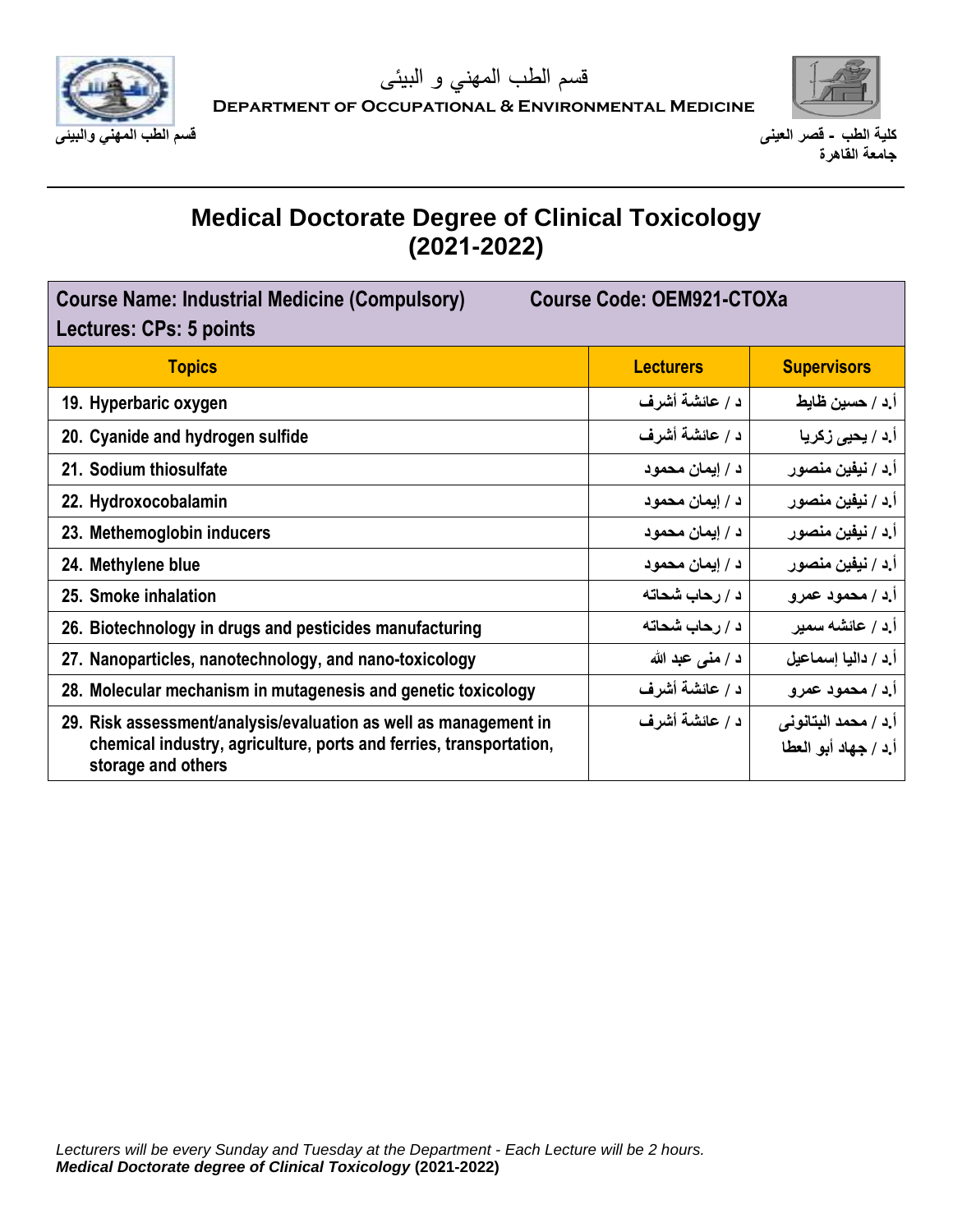



|    | Course Name: Environmental Toxicology (Compulsory) Course Code: OEM921-CTOXb<br><b>Lectures: CPs: 5 points</b> |                  |                      |
|----|----------------------------------------------------------------------------------------------------------------|------------------|----------------------|
|    | <b>Topics</b>                                                                                                  | <b>Lecturers</b> | <b>Supervisors</b>   |
|    | 1. Basics of environmental toxicology                                                                          | د / نهال حلمي    | أ.د / جهاد أبو العطا |
| 2. | <b>Eco toxicology</b>                                                                                          | د / منى عبد الله | أ.د / جهاد أبو العطا |
| 3. | Occupational and environmental health implications<br>Innovative hazardous waste management                    | د / عائشة أشرف   | أ.د / بهيره سعيد     |
| 4. | Global environment adaptation and controls, emphasizing mitigation<br>and rehabilitation issues                | د / نهال حلمي    | أ.د / جهاد أبو العطا |
| 5. | Global climatic changes and impacts on workers/people                                                          | د / رحاب شحاته   | أ.د / جمال السمر ه   |
| 6. | Aquatic environment deterioration and effects on health                                                        | د / نهال حلمي    | أ.د / أمل السفطي     |
| 7. | Occupational and environmental health implications<br>Genetic modification of crops and food safety            | د / بسمه حسين    | أ.د / سحر فرحات      |
| 8. | Occupational and environmental health pros and cons<br>Greening in various economic activities                 | د / نهال حلمي    | أ د / جمال السمر ه   |
| 9. | <b>Gene environment interaction</b>                                                                            | د / إيمان محمود  | أ د / داليا شاكر     |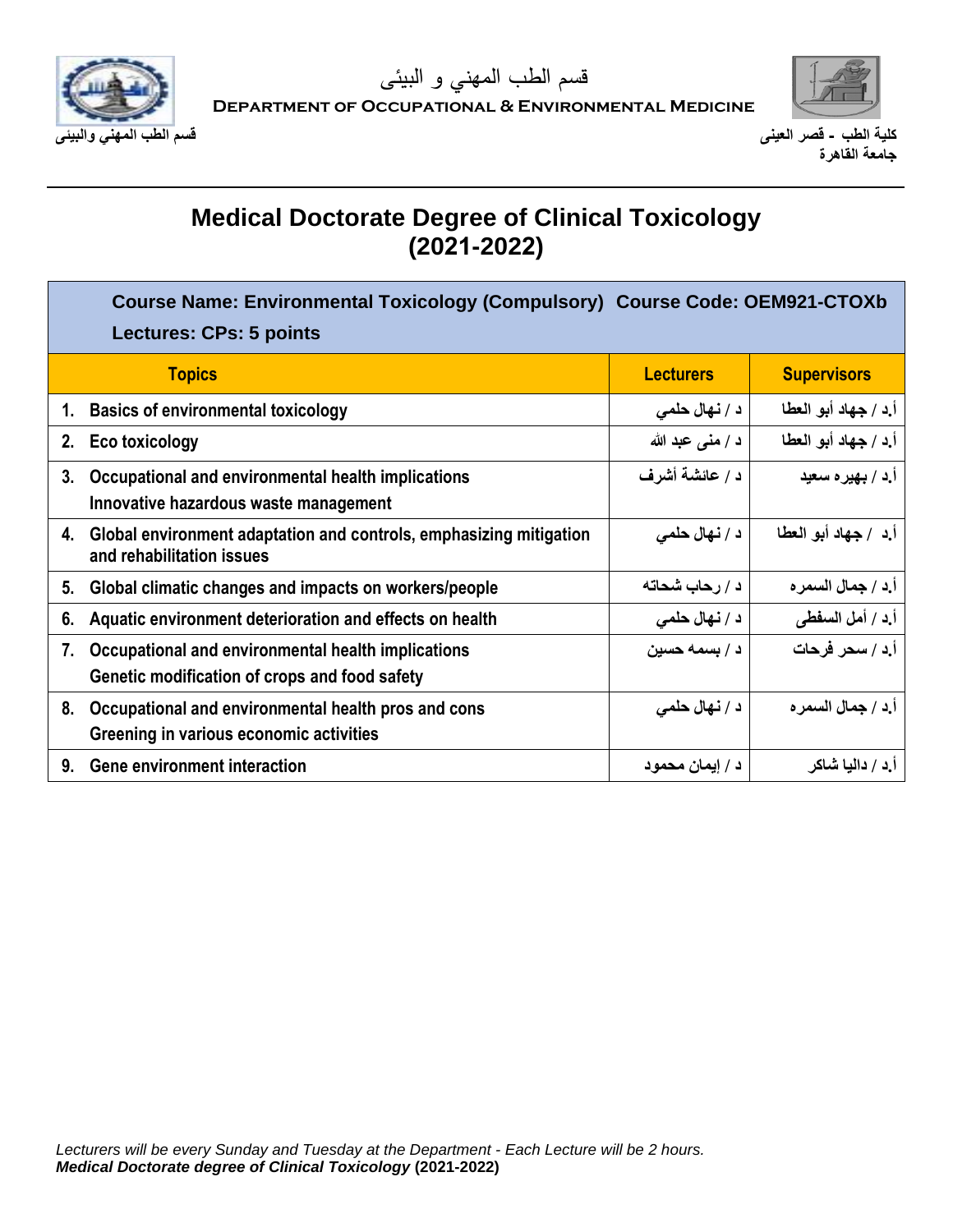



| <b>Course Name: Medical Toxicology (Compulsory)</b><br><b>Course Code: OEM921-CTOXc</b><br><b>Lectures: CPs: 7 points</b> |                                                                                                                                                                                                                                                                                                         |                   |                                  |
|---------------------------------------------------------------------------------------------------------------------------|---------------------------------------------------------------------------------------------------------------------------------------------------------------------------------------------------------------------------------------------------------------------------------------------------------|-------------------|----------------------------------|
|                                                                                                                           | <b>Topics</b>                                                                                                                                                                                                                                                                                           | <b>Lecturers</b>  | <b>Supervisors</b>               |
| 1.                                                                                                                        | Principles of managing acutely poisoned / overdosed patient                                                                                                                                                                                                                                             | د / نهال حلمي     | أإد / محمود عمرو                 |
| 2.                                                                                                                        | Common complications of poisoned patient                                                                                                                                                                                                                                                                | د / بسمه حسين     | أ.د / محمود عمرو                 |
| 3.                                                                                                                        | <b>Chelation principles and protocols</b>                                                                                                                                                                                                                                                               | د/رحاب شحاته      | أ.د / أمل السفطي                 |
| 4.                                                                                                                        | Emergency medical response to hazardous incidents                                                                                                                                                                                                                                                       | د / رحاب شحاته    | أ.د / نرمين حمدي                 |
| 5.                                                                                                                        | <b>Disaster preparedness</b>                                                                                                                                                                                                                                                                            | د / إيمان محمود   | أ.د / نرمين حمدى                 |
| 6.                                                                                                                        | Analgesics and anti-inflammatory medications<br>acetaminophen, n-acetyl cysteine, salicylates, non-steroidal anti-<br>inflammatory, opioids and opioid antagonists                                                                                                                                      | د / رحاب شحاته    | أ.د / نرمين حمدي                 |
|                                                                                                                           | 7. Foods, dietary and nutritional agents<br>iron, deferoxamine, vitamins, herbal preparations, food poisoning,<br>botulism, botulinum antitoxin                                                                                                                                                         | د/نـهال حلمى      | أ.د / نيفين منصور                |
| 8.                                                                                                                        | <b>Pharmaceuticals</b><br>anticonvulsants, I-carnitine antidiabetics, hypoglycemics, thyroid and<br>antithyroid medications, antihistamines and decongestants,<br>antimigraine medications, antineoplastics, leucovorin folinic acid, folic<br>acid, pharmaceutical additives                           | د / منبي عبد الله | أ.د / نرمي <i>ن</i> حمد <i>ی</i> |
| 9.                                                                                                                        | <b>Antimicrobials</b><br>antibiotics, antifungals, antivirals, antituberculouss, pyridoxine, and<br>antimalarials                                                                                                                                                                                       | أ.د.م / ماري      | أ.د / سوسن هلال                  |
|                                                                                                                           | 10. Cardiopulmonary medications<br>anticoagulants, vitamin k1, protamine, calcium channel blockers,<br>adrenergic antagonists, glucagon, antihypertensives,<br>antidysrhythmics, cardioactive, steroids, digoxin-specific antibody<br>fragments (fab), methylxanthines, selective 2-adrenergic agonists | د / منبي عبد الله | أ.د / نرمي <i>ن</i> حمدي         |
|                                                                                                                           | 11. Anesthetics and related medications<br>local anesthetics, inhalational anesthetics, neuromuscular blockers,<br>dantrolene sodium                                                                                                                                                                    | د / عائشة أشرف    | أ ٍد / عائشه سمير                |